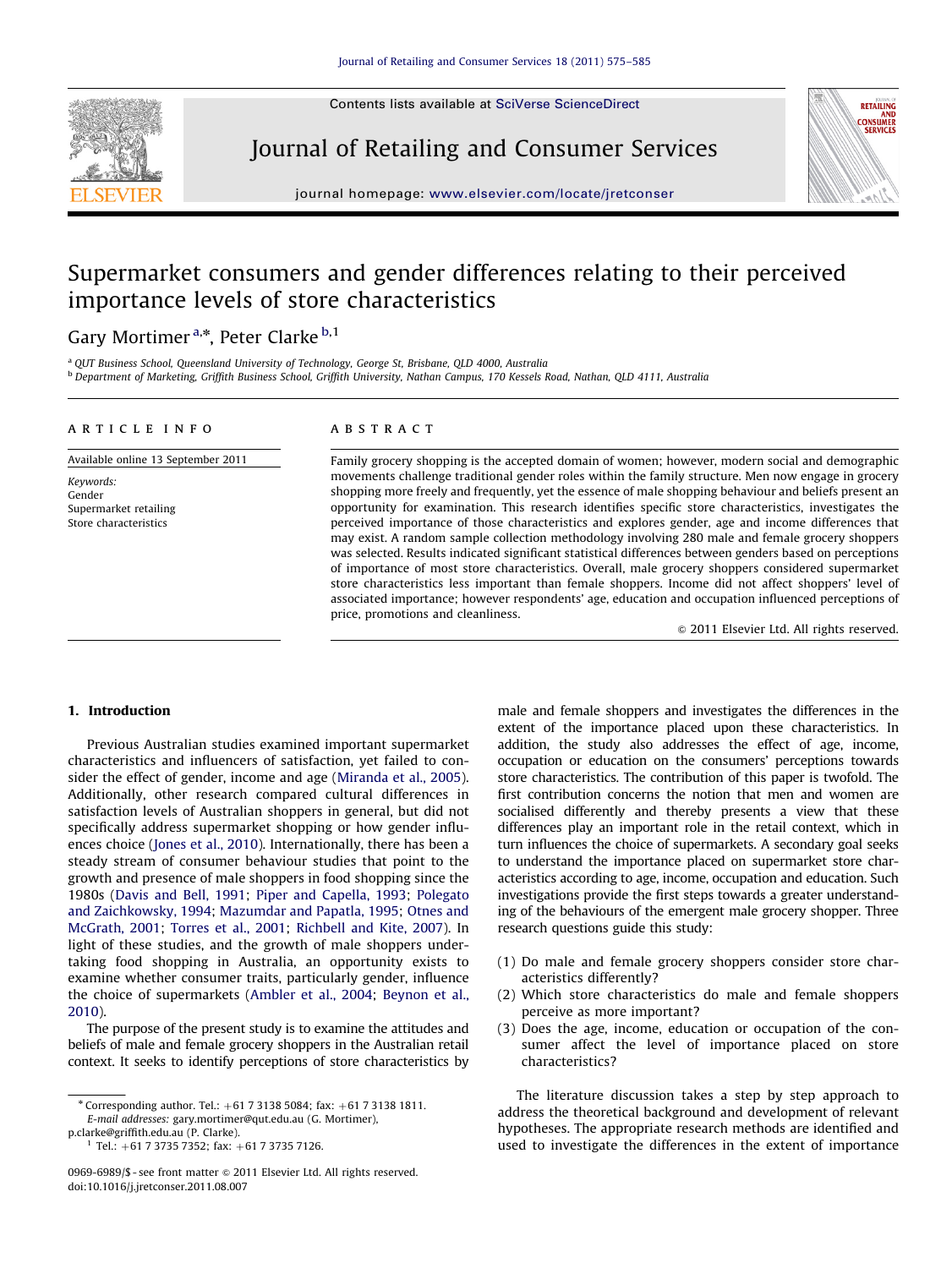placed upon store characteristics by male and female shoppers. There is a discussion of key findings and implications for retailers.

#### 2. Literature review

#### 2.1. Gender, grocery shopping behaviour and store characteristics

Sex-role theory defines gender as an individual, dichotomous and physical differentiating role that is relatively static and learnt in childhood. Gender theory suggests a system of inequality that is formed and reformed through daily experiences [\(Potuchek, 1992\)](#page--1-0). Gender scholars favour a social constructionist approach to understanding and explaining gender [\(Courtenay, 2000](#page--1-0); [Fox and Murray,](#page--1-0) [2000](#page--1-0); [Leaper, 2000;](#page--1-0) [Poggio, 2006](#page--1-0)). Simply, gender is shaped through the institutional and social mores and is constantly redefined through the everyday individual practices and interactions [\(Poggio, 2006\)](#page--1-0). As such, gender identities generate within dynamic and shifting social contexts [\(Collinson and Hearn, 1996;](#page--1-0) [Courtenay, 2000\)](#page--1-0) because culture and society are more powerful explanatory mechanisms than nature and biology [\(Synott, 1993;](#page--1-0) [Shilling, 2003](#page--1-0)). The traditional male gender roles no longer exist as clearly defined social barriers to familial roles. This merging of traditional familial roles, and society's acceptance of these shifts, means that more men now undertake traditional female gendered roles such as grocery shopping [\(Davis and Bell, 1991](#page--1-0); [Dholakia et al.](#page--1-0) [1995;](#page--1-0) [Dholakia, 1999;](#page--1-0) [Gardner, 2004](#page--1-0); [Richbell and Kite, 2007\)](#page--1-0). Generally, men who report to be the main grocery shopper are employed in white-collar, professional occupations, and have higher levels of education and income when compared with men who do not undertake the grocery-shopping duty [\(Piper and](#page--1-0) [Capella, 1993](#page--1-0)) and are mostly less than 34 years of age [\(Dholakia,](#page--1-0) [1999\)](#page--1-0). Additionally, the admitted grocery-shopping males tend to search deliberately and limit price comparisons and pre-planning before shopping. There is also a social aspect of male grocery shopping that invokes different motivations [\(Piron, 2002](#page--1-0)).

A merging of traditional familial roles and societal shifts mean that more men now adopt broader, gendered roles toward family chores and grocery shopping duties. Fitting within a genderbalance domain, men mainly undertake the grocery-shopping task because their wives work [\(Piron, 2002\)](#page--1-0). This factor of female labour-force participation is widely recognised as a driving force behind males undertaking the grocery-shopping task ([Zeithaml,](#page--1-0) [1985](#page--1-0); [Blair and Lichter, 1991](#page--1-0); [Harris and Firestone, 1998;](#page--1-0) [Murcott, 2000\)](#page--1-0). [Piron \(2002\)](#page--1-0) argues that male respondents believed men should take a more active role in shopping and viewed grocery shopping as a family activity rather than a responsibility of the household female. Men often act as influencers in the grocery decision-making process. [Otnes and McGrath](#page--1-0) [\(2001\)](#page--1-0) sought an understanding of the perception and action styles related to male shopping behaviour. Three stereotypical models of male shopping behaviour emerged: grab and go, whine and wait and fear of the feminine. They further contended that men search deliberately, limit price-comparison shopping and browse infrequently—views supported by other researchers ([Mazumdar and Papatla, 1995](#page--1-0); [Thomas and Garland, 2004\)](#page--1-0).

Men took less time to complete the shopping task, purchased fewer items than women but paid a higher price per item. When comparing the speed of the shopping task with the number of items purchased, men appeared to take less time to select products then women. A male's expenditure was higher per minute than the females, which coincided with the view that men seldom comparison shop ([Davis and Bell, 1991](#page--1-0)). [Dholakia](#page--1-0) [et al.'s \(1995\)](#page--1-0) exploratory work made it clear that men shop for groceries with greater frequency than women and purchased fewer items than women [\(Davis and Bell, 1991](#page--1-0)).

In demonstrating a preference for store loyalty, men routinely patronised the same store while women were more inclined to shop around for the best buy. Men favoured a wide product range with quality fresh produce and meat [\(Donegan, 1986\)](#page--1-0) together with clearly identifiable pricing. As such, men consider objective criteria more important than subjective criteria in the decisionmaking process [\(Williams, 2002](#page--1-0)). [Polegato and Zaichkowsky](#page--1-0) [\(1994\)](#page--1-0) note that helpful assistants, friendly checkout operators and easy parking were more important store characteristics for women. Researchers considered the levels of enjoyment and satisfaction by men in the grocery-shopping task ([Dholakia et al.,](#page--1-0) [1995;](#page--1-0) [Dholakia, 1999;](#page--1-0) [Torres et al., 2001\)](#page--1-0). Men who claim to be the main grocery shopper enjoyed the task and, in general, men gain positive reinforcement from the family's appreciation of their involvement in grocery shopping. In task management, men appear not to ask for assistance, used shopping lists less frequently than women, did not compare prices or use catalogues and did not stick to a defined budget. Male behaviour in the supermarket is very different from female behaviour ([Gardner, 2004](#page--1-0)).

Since behavioural differences exist between genders, differences in perceptions towards the physical characteristics of supermarkets should also exist. Accordingly, this paper seeks to contribute and extend knowledge of consumer behaviour by identifying which store characteristics male and female shoppers perceive as more important and influence their choice of supermarket. Different store characteristics present important decision criteria for consumers in their willingness to patronise particular stores. [Helgesen and Nesset \(2010\)](#page--1-0) define a store characteristic as a physical attribute of the store that a consumer will reference and evaluate, in order to make choice decisions about the store. These include product characteristics such as merchandise range and availability, merchandise freshness and quality as well as ambient characteristics such as cleanliness and atmospherics. Other aspects are service features such as staffing competence, friendliness and speed of check out service as well as convenience and trading hours ([Helgesen and Nesset, 2010\)](#page--1-0).

### 2.2. Hypotheses development

The term product has two meanings appropriate to this research paper. The first refers to the physical stock for sale and the second concerns service delivery. The availability of merchandise, including advertised promotional specials, is an important characteristic of a supermarket [\(Andreyeya et al., 2008;](#page--1-0) [Trautrims](#page--1-0) [et al., 2009\)](#page--1-0) to the extent that on shelf availability is a major concern for consumers. Consumer reactions to stock outs have significant coverage over the past 40 years and indicate consumers' reaction to out of stocks is generally consistent [\(Corsten and](#page--1-0) [Gruen, 2003](#page--1-0)).

Shoppers, when faced with a product being unavailable for purchase, will elect to substitute the product, delay the purchase or leave empty handed. This is often referred to as SDL—substitute, delay or leave [\(Zinn and Liu, 2001, 2008\)](#page--1-0). Associated with any retail establishment are the physical location of stock and the ease of flow through the store. An oft used product description is the word—quality. Quality is an important characteristic that generally describes a standard of fresh food available in the store. The perceived quality of fresh produce is influential in a shopper's decision to visit a particular store ([Helgesen and Nesset, 2010\)](#page--1-0). Accordingly, three Product focussed hypotheses are developed and presented for testing:

- H1: Being in stock of specials throughout the week is of less importance to men than to women.
- H2: Well-stocked shelves are of less importance to men than to women.